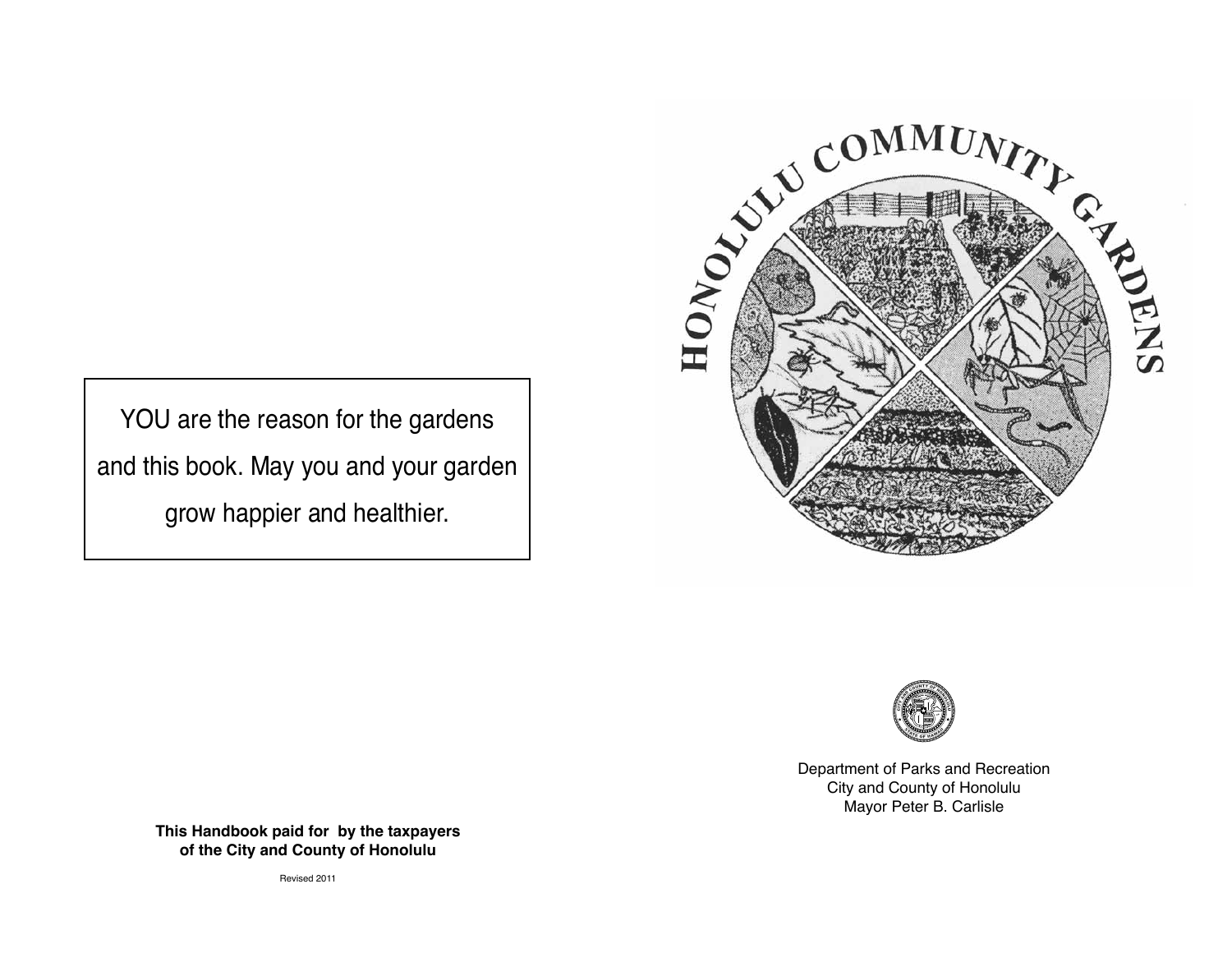**MUNICIPAL REFERENCE LIBRARY CATALOGING-IN-PUBLICATION:**

Honolulu Botanical Gardens. \*Winge, Christina, Honolulu Community Gardens. Community Gardens \*Honolulu \*Handbooks, manuals, etc.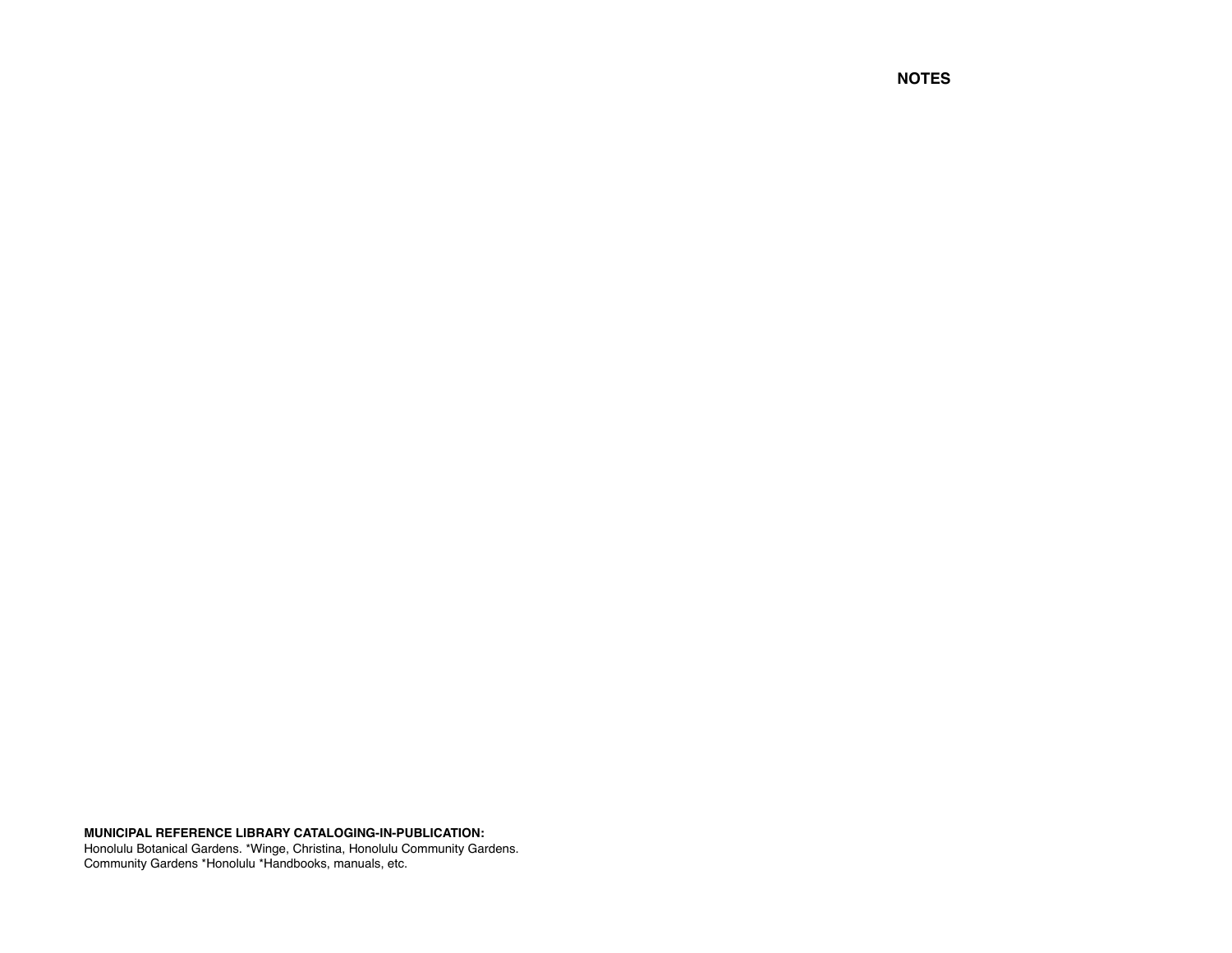# **HONOLULU BOTANICAL GARDENS**

Department of Parks and Recreation City and County of Honolulu Mayor Peter B. Carlisle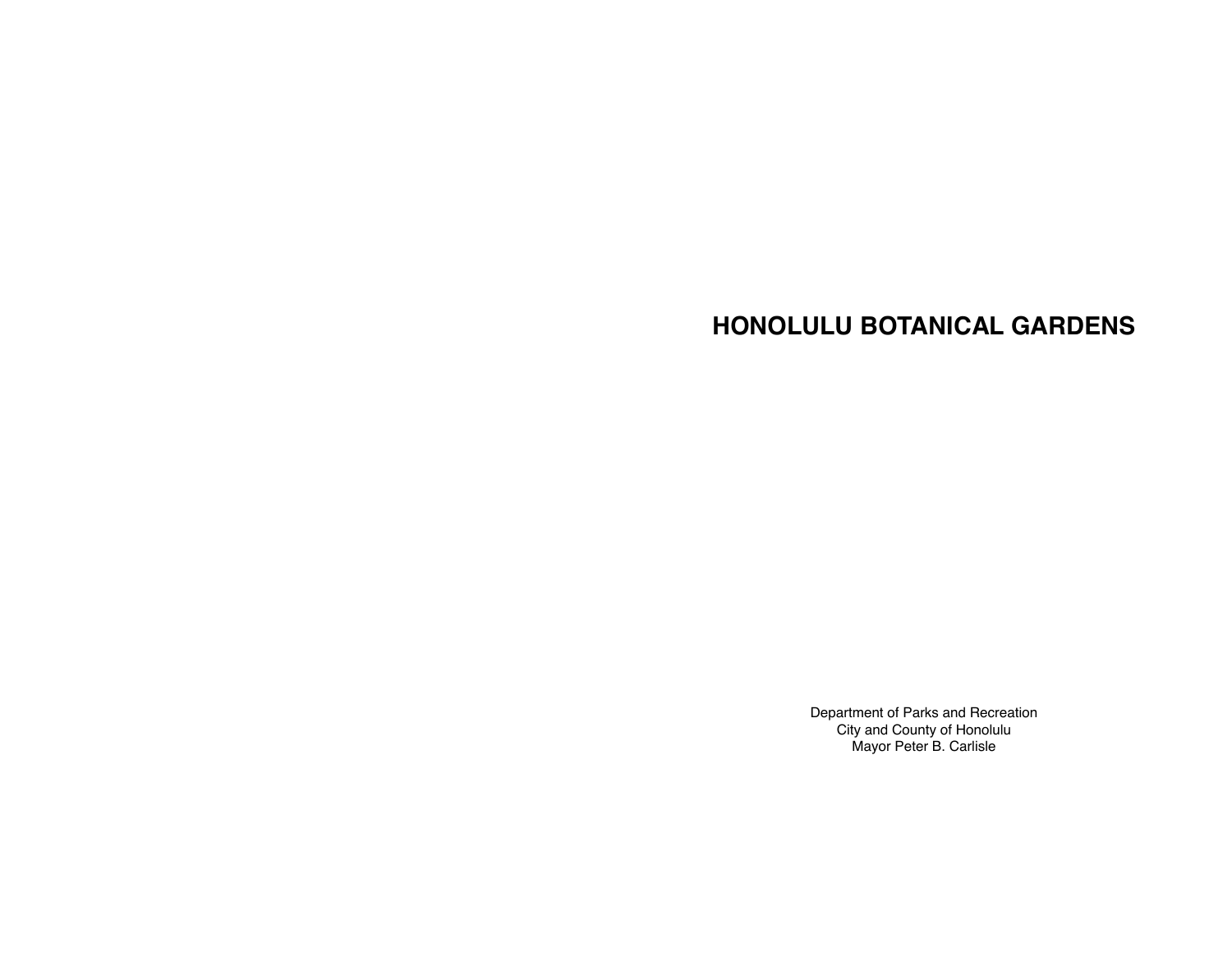### **SAMPLE COMMUNITY GARDEN AGENDA**

- I. Call to Order
- II. Approval of Agenda
- III. Approval of Minutes
- IV. Treasurer's Report
- V. Old Business
- VI. New Business
- VII. Approval of plot revocation
- VIII. Approval of new plot assignments
- IX. Adjournment

**NOTES**

This booklet was produced by Christina Winge, former Coordinator of the Community Recreational Garden Program. Honolulu Botanical Gardens Department of Parks and Recreation City and County of Honolulu

CONTRIBUTORS TO THE BOOKLET:

Walter Kay - Council By-Laws

Karen Fassler - Artist

Andy Thomas - Artist

Cally O'Neill - East Meets West

Stephen Nemeth - Community Gardens

 Printing - City and County of Honolulu Printing Services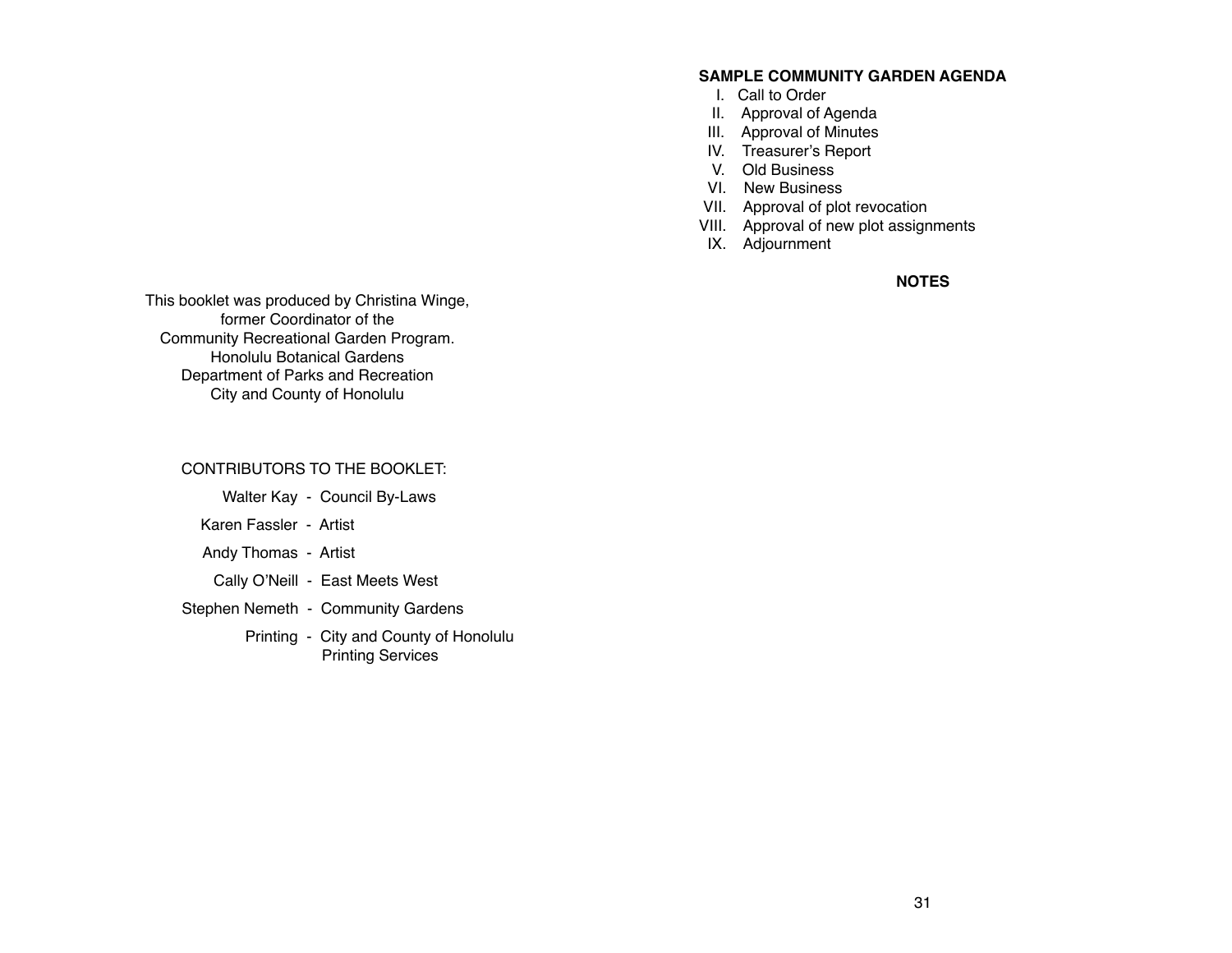### **CITY AND COUNTY OF HONOLULU DEPARTMENT OF PARKS AND RECREATION BY-LAWS OF THE COMMUNITY RECREATIONAL GARDENS COUNCIL**

### **I. The objects and purposes of the Council are:**

- 1) To disseminate information concerning business affecting all gardens.
- 2) To act as liaison between the Director of Parks and Recreation and the garden organizations.
- 3) To assist garden organizations with obtaining educational materials and programs.
- 4) To maintain a gardener's library.
- 5) To assist the Department with disciplinary problems and act as a fact-finding board for gardeners appealing disciplinary decisions of the garden organization; findings and recommendations of the Council shall be forwarded to the Director of Parks and Recreation for final disposition.
- 6) To coordinate fund-raising efforts, maintain a treasury which shall be used only for purposes benefiting equally all garden organizations.
- 7) To assist the Director of Parks and Recreation in enforcing City Rules and Regulations with individual garden organizations.

### **II. Organization and Management**

- a. The Community Gardens Council Shall be composed of two representatives from each garden organization.
- b. Representatives shall be appointed by the president of each garden organization.
- c. Representatives, or alternatives appointed by the garden organization president, must attend all meetings of the council.
- d. The Council shall meet monthly at a time and place to be determined by the Council president.
- e. The Council shall elect from among the representatives, a president, vice president, secretary and treasurer whose duties shall be those normally assigned under Roberts Rules of Order which shall govern the conducting of Gardens Council meetings.
- f. Council officers shall serve a term of office no longer than one year and shall not serve consecutive terms.

# **TABLE OF CONTENTS**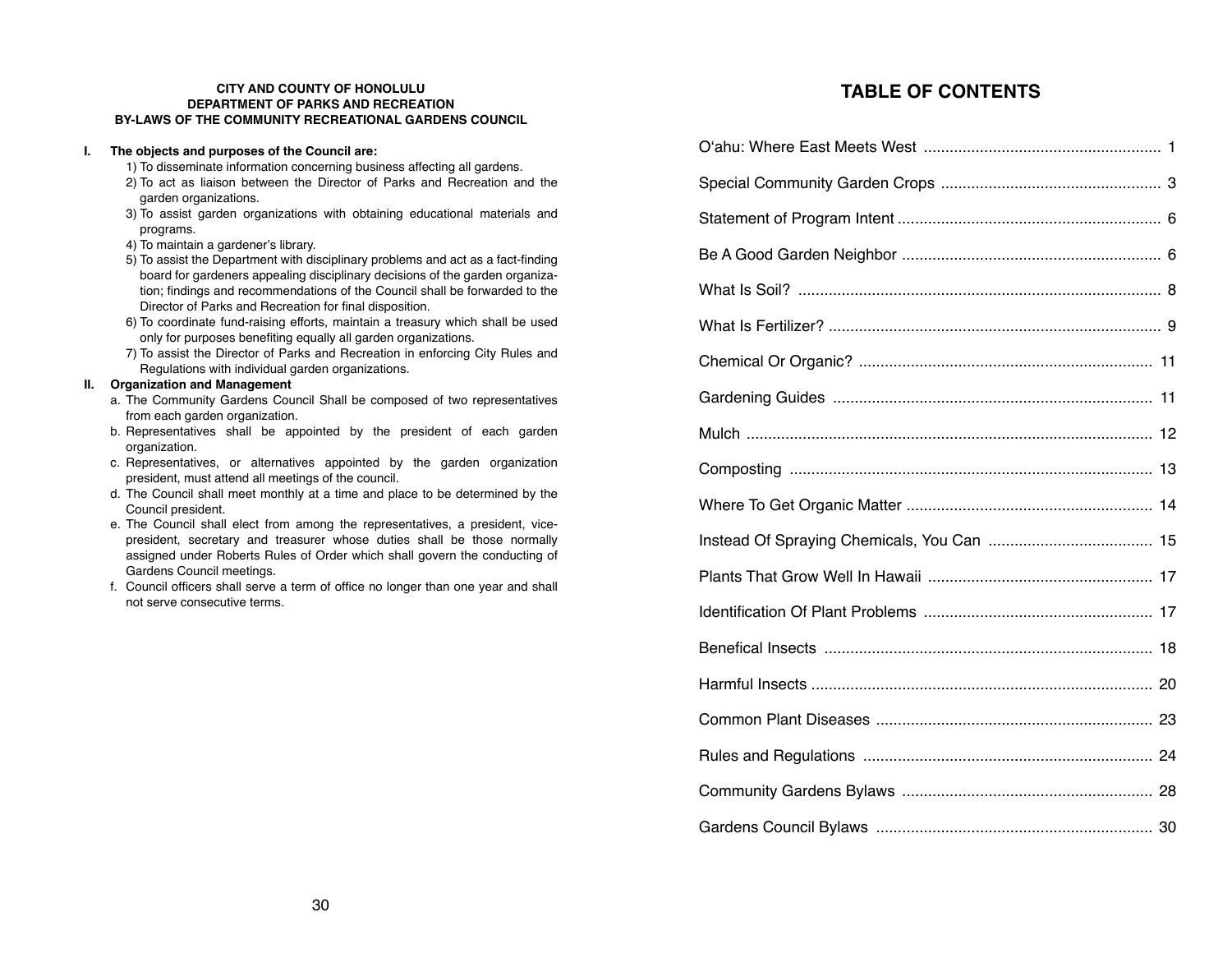- e. The management duties of the Garden organization shall be:
	- 1) To police the garden area and carry out a system of plot revocation and/or other enforcement activities to ensure that all gardeners follow the Rules and Regulations for the Community Recreational Gardening Program of the Department of Parks and Recreation of the City and County of Honolulu and the By-laws of this Garden Organization.
	- 2) To ensure that the Garden area is maintained as required by the City and the Garden Organization.
	- 3) To survey and stake new plots.
	- 4) To orient new gardeners to rules and procedures, and to set up a buddy system for non-English speaking gardeners.
- f. The Garden Organization may perform other duties or services such as cooperative buying, defining common use areas, composting, social activities, collecting reasonable dues, etc.
- g. The Garden Organization shall not take action nor pass any rule which contradicts City Ordinance or Department policy or the intent of the Community Recreational Gardening Program.

### **III. APPLICATION PROCEDURE**

- a. Applications for garden plots will be issued by the applications officer on a first come, first served basis at monthly meetings of the Garden Organization. Approval of assignments will be by the Department.
- b. The Application Number will indicate the order of plot assignement. Each applicant is allowed to choose from available plots.
- c. The applications officer will provide a plot map showing the location and identifying symbol for each plot. As applicants choose their plots their names will be entered on the plot map and their symbol entered on their application.
- d. The "assignment begins" date shall be the assignment date. The "assignment ends" date shall be left open. A gardener may keep his plot indefinitely if he follows these rules and regulations and makes intensive recreational use of the plot.
- e. The applications officer will keep the file of applications up to date and will provide a quarterly report thereof to the Gardens Council and the Department.
- f. Should plots become vacant and the applications officer has no waiting list he may temporarily assign, for a period not to exceed 60 days, vacant plots to members on a first come first served basis.

### **IV. SPECIAL PROVISIONS: Rules and Regulations**

- a. Every garden member must participate in at least two general garden cleanup parties per year;
- b. The Garden Organization shall make special garden rules, including the collecting of fees and assessments; such rules may not be in contradiction of any City rule or law; such rules must be approved by a majority vote of gardeners present at a regular meeting following a 30-day written notification.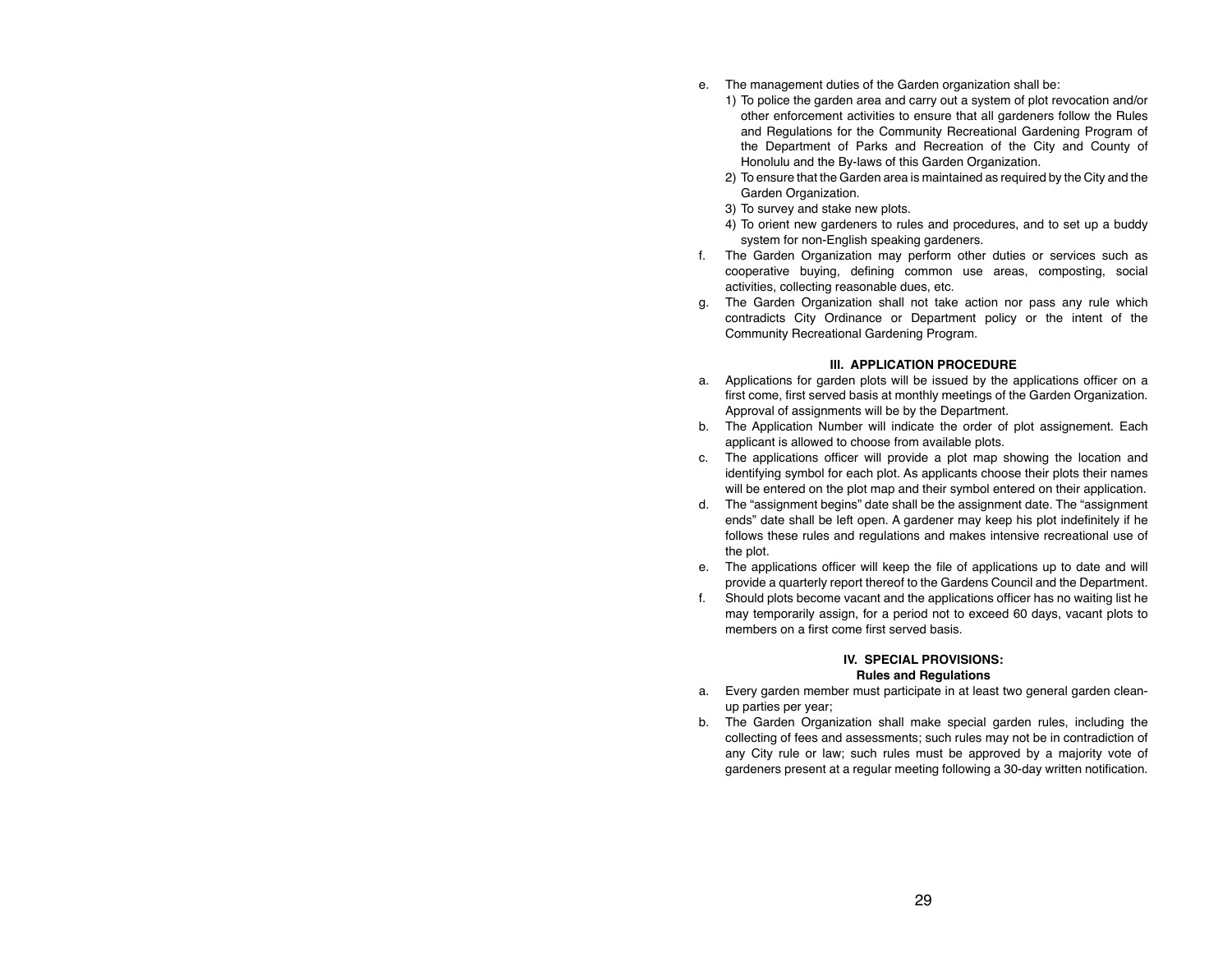### **CITY AND COUNTY OF HONOLULU DEPARTMENT OF PARKS AND RECREATION**

### **BY-LAWS FOR COMMUNITY RECREATIONAL GARDEN ORGANIZATION**

### **I. The objects and purposes of the organization are:**

- a. To support the aims and policies of the Department of Parks and Recreation's Community Recreational Gardening Program so that knowledge, enjoyment and recreation concerning the growing of vegetables, herbs and flowers may be spread and deepened among the people of Honolulu.
- b. To foster, encourage and carry on instructions, demonstrations, lectures and other activities pertaining to horticulture;
- c. To provide volunteer service to the garden and the gardeners;
- d. To promote fellowship and neighborliness among the gardeners;
- e. To aid in securing funds in any lawful way to support the garden's activities and programs.

### **II. Organization and Management**

- a. Any person who fills out an application becomes a member of the Garden Organization, although he is non-participatory until he is assigned a plot.
- b. The Garden Organization for each garden site shall hold monthly meetings to conduct the business of garden management. All official business shall be conducted at these meetings. Members must attend a minimum of four meetings per year.
- c. A bulletin board shall be placed in a prominent place near the entrance to the garden. Information shall be posted identifying the garden; giving the time, place, and date of monthly meetings; and announcing that application for membership may be made at monthly meetings. Applicants shall appear in person. The posting of any information relating to garden management on the bulletin board constitutes formal notification to all gardeners; every effort will be made to provide adequate interpretatioin for non-English speaking gardeners;
- d. The Garden Organization shall have a president, vice president, secretary, treasurer and applications officer
	- 1) The duties of the president shall be to conduct meetings, set up meeting agenda, and represent the Garden Organization at community meetings, and appoint two representatives who shall attend monthly Garden Council meetings.
	- 2) The duties of the vice-president shall be to stand in for the president when necessary. As needed by the Garden Organization, the vice-president will also act as the rules officer. He will compile and keep up to date a list of Garden Organization rules, which must be posted, and forward a copy to the City Coordinator. He will also provide advice on matters related to making and changing rules.
	- 3) The duties of the secretary shall be to take minutes of the monthly meetings and forward a copy to the City staff supervisor; schedule monthly meetings as directed by the Garden Organization; set up and keep up to date a bulletin board (see item c above) where the minutes, notices, etc., are to be posted.
	- 4) The duties of the applications officer shall be as indicated in Section III, Applications Procedure.
	- 5) The duties of the treasurer shall be to collect, disburse, record funds; disbursements to be made only as approved by majority of Garden Organization officers.
	- 6) Garden officers shall serve a term of office no longer than one year and shall not serve consecutive terms.

# **O'AHU: WHERE EAST MEETS WEST**

**"T**he Community Recreational Gardening Program, part of the Honolulu Botanical Gardens, Department of Parks and Recreation, City and County of Honolulu, began under the direction of Mayor Frank F. Fasi in the fall of 1975. Energized by Bonnie Goodell, the program officially started with the Mayor's planting of the first vegetables in the Makiki Community Garden.

The Community Recreational Gardening Program currently provides ten garden locations for its gardeners. The Gardens are located at Ala Wai, Dole, Foster, Hawaii Kai, Kaneohe, Makiki, Manoa, Moiliili, Diamond Head and Wahiawa. The City provides the land while the gardeners provide the love to reap the fruits of their labor.

A walk through any of O'ahu's Ten Community Gardens is a fine introduction into gardening techniques, food and herbal preferences of the various cultures here in Hawaii. Seeing the gardens and talking to the gardeners introduce you to a virtual United Nations of Gardening. You have the Hawaiians, Samoans, Tongans and other Polynesian peoples gardening. There are Japanese, Chinese, Koreans, Filiipinos, Vietnamese, Loatians, Cambodians and other Asians growing their favorite vegetables and herbs. People from Europe, North America, South America, Africa and Australia are also gardening using their various techniques. You have very many different gardeners from all over the world doing their favorite thing, which is gardening.

Visit any of the Community Gardens and you will meet some of the friendliest people around. They are willing to share their knowledge, skills and their excitement about gardening with you. There are about 2,600 people involved in the Community Recreational Gardening Program. They take advantage of this program for food, fun, exercise, being outdoors and just plain friendliness. They are rich and poor, young and old, experienced and novices. They come from all walks of life: attorneys, bankers, doctors, nurses, plumbers, students, housewives and retirees. There really is no typical community gardener and for that matter, a typical community garden. Each has its own unique character molded by the persons that make up each garden.

Besides the unique diversity of the people gardening, is the extreme variations in local climates and soils. The Diamond Head Garden has gravelly, porous soil, while the Ala Wai Garden has a salinity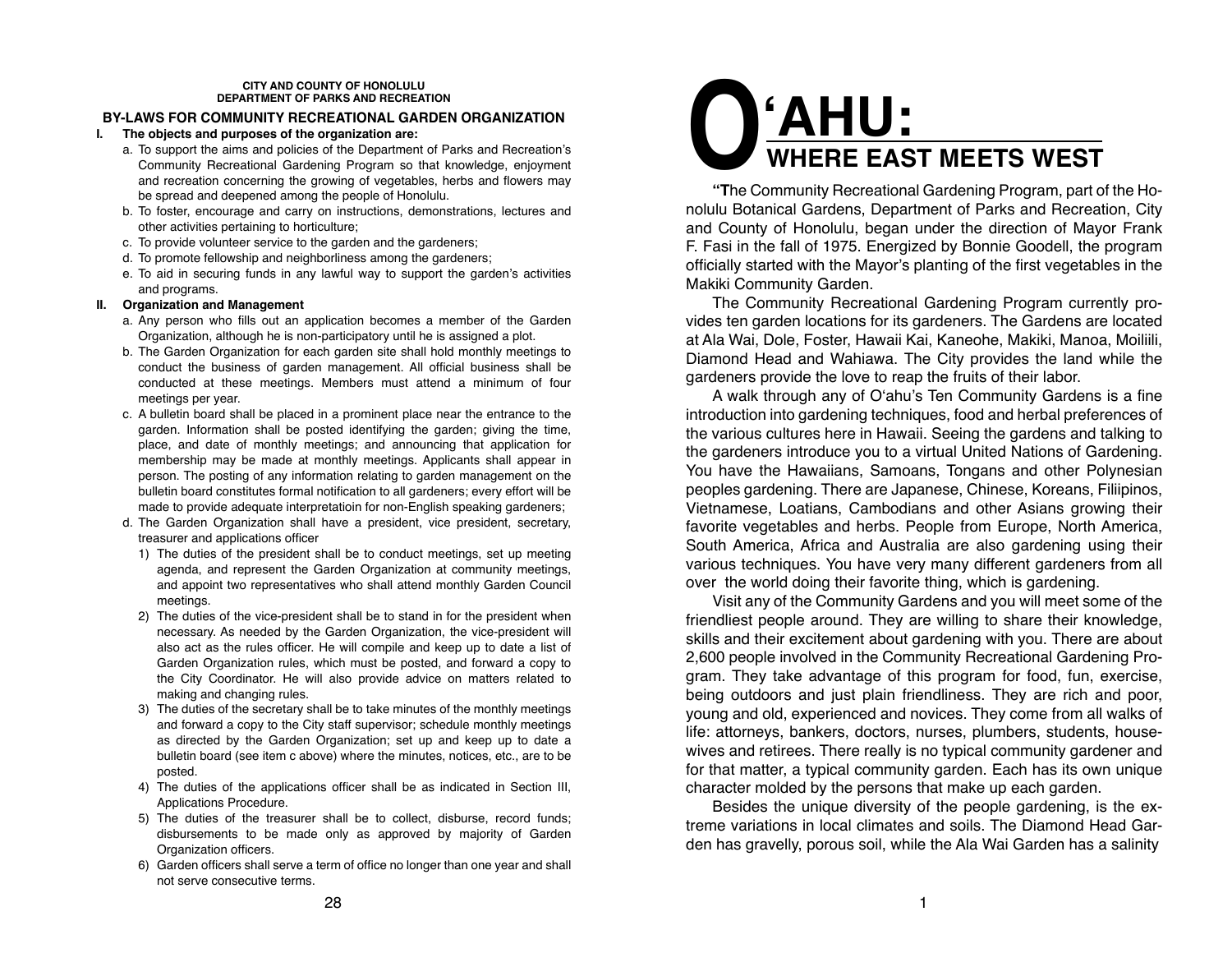problem due to its proximity to the Ala Wai Canal and its brackish water. Rainfall can average from 10" per year to 40" per year. Microclimates range from the arid windy and salty conditions to humid, jungle valleys. With all of these variations each garden must work to find its own formula for success. The one thing all have in common is the insufficient organic material in the soil. Therefore, every gardener is required to add back to the soil as much organic matter as possible. They are assisted by a compost program started in each garden to recycle all of the organic matter generated by each garden.

There are some gardeners who have not bought fresh vegetables for a long time. Some of their gardens are so productive that they give away as much produce as they consume. And who says Hawaii can't be self-sufficient in growing its own produce.

Each of the Community Gardens is self-governed. Each elects a President, Vice-President, Secretary, Treasurer and Applications Officer. Each garden organization meets monthly to take care of business. At these meetings they accept applications from new gardeners, enjoy guest speakers, learn frorm each other and just socialize. Each garden President and an appointed representative attend a monthly meeting of all the community gardens. These people form the nucleus of the entire program and are known as the Community Gardens Council. The council has the responsibility for directing and organizing the activities of all the community garden.

The program is administered by the Department of Parks and Recreation, through the Honolulu Botanical Gardens.



### **6.7 Status of Orders**

Orders disposing of petitions shall have the same status as other Department orders. Orders shall be applicable only to the fact situation alleged in the petition or set forth in the order.

### **PART VII. RULES GOVERNING HEARINGS**

### **7.1 Informal Discussion**

A person seeking relief from any provision of the Community Recreational Gardens Rules and Regulations may discuss the matter informally with the Director of Parks and Recreation or his authorized representative.

### **7.2 Formal Application**

If the matter is not disposed of thereby, such person may apply to the Department for relief by completing the appropriate "Application for Relief" form available at the Department of Parks and Recreation.

### **7.3 Public Hearing**

Notice of such hearing, in conformance with Section 91-3, Hawaii Revised Statues, shall be published at least twenty (20) days prior to such hearing in a newspaper of general circulation in the City and County of Honolulu. At the hearing, opportunity shall be afforded all persons to present evidence and argument on all issues involved.

ADOPTED this **24th** day of **October**, 1984, by the Director of the Department of Parks and Recreation, City and County of Honolulu, State of Hawaii.

> /s/ Emiko I Kudo EMIKO I. KUDO, Director Department of Parks and Recreation City and County of Honolulu

APPROVED as to form: /s/ Maria C. Aviante-Tanaka Deputy Corporation Counsel

APPROVED this **24th** day of **October**, 1984.

/s/ Eileen R. Anderson

EILEEN R. ANDERSON, Mayor

### **CERTIFICATION**

I, EMIKO I. KUDO, in my capacity as Director of the Department of Parks and Recreation of the City and County of Honolulu, do hereby certify:

1. That the foregoing is a full, true and correct copy of the Rules of the Department of Parks and Recreation governing the operation and use of Community Recreational Gardens.

2. That a public hearing was held on the foregoing on May 29, 1984, and that the notice of public hearing, including a statement of the substance of the proposed Rules and Regulations, was published in the Honolulu Star Bulletin and Advertiser on May 5, 1984.

/s/ Emiko I. Kudo

 EMIKO I. KUDO, Director Department of Parks and Recreation City and County of Honolulu

Recieved this **25th** day of **October**, 1984. RAYMOND K. PUA, City Clerk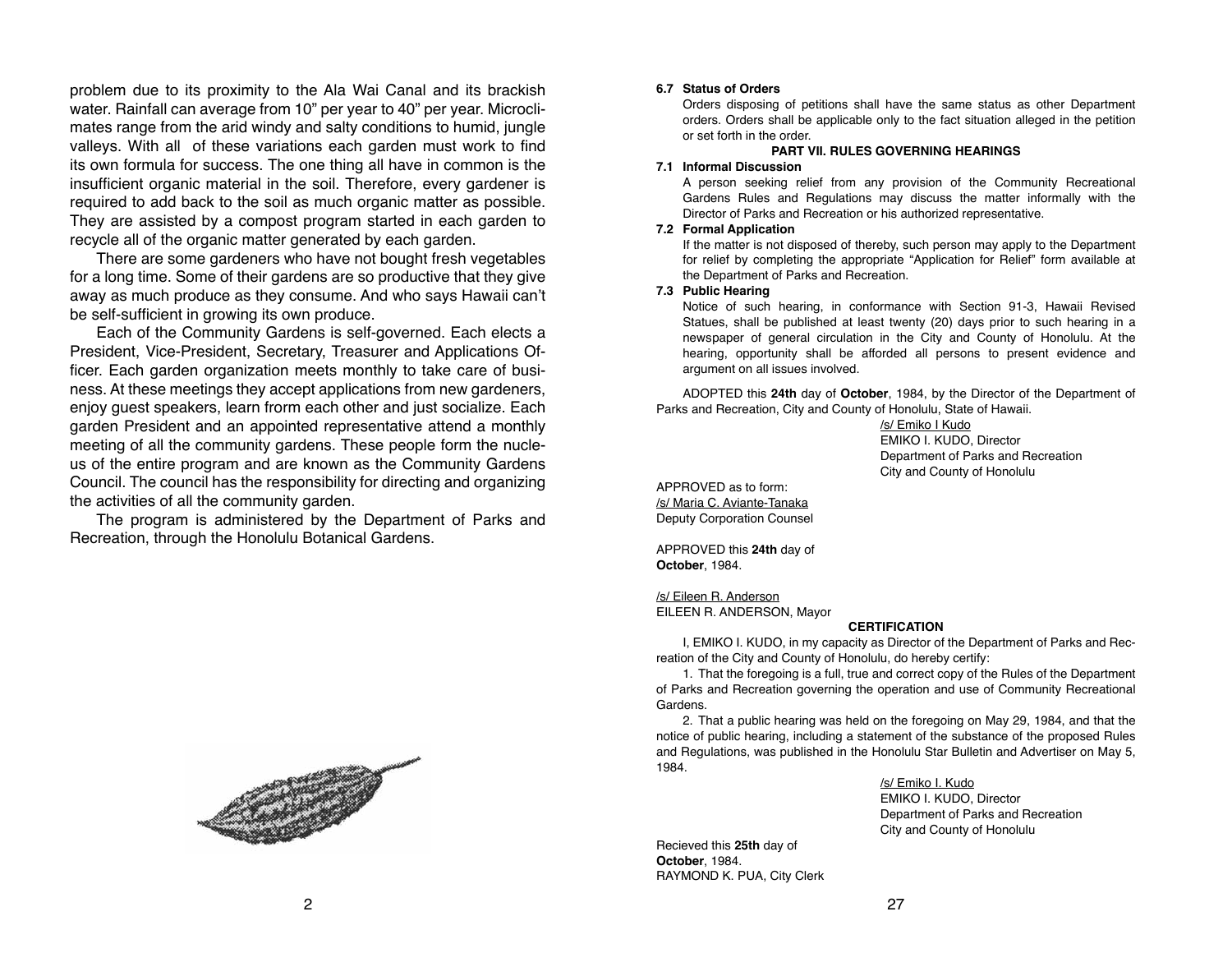### **5.2 Submission**

The petition shall be submitted in 10 copies to the Director, Department of Parks and recreation, City and County of Honolulu. It shall include:

- a. A statement of the nature of the petitioner's interest.
- b. A draft of the substance of the proposed rule or amendment or a designation of the provision sought to be required.
- c. An explicit statement of the reasons in support of the proposed rule, amend ment or repeal.

### **5.3 Disposition of Petition**

The Department shall within 30 days after the submission of the petition either deny the petition in writing, stating its reasons for such denial, or initiate proceedings in accordance with Section 91-3 of the Hawaii Revised Statutes, for the adoption, amendment or repeal of the rule, as the case may be.

### **PART VI. DECLARATORY RULINGS BY DEPARTMENT**

### **6.1 Petition**

Any interested person may petition the Department for a declaratory order as to the applicability of any statute or ordinance relating to the Department, or of any rule or order of the Department.

### **6.2 Submission of Petition**

The petition shall be submitted in duplicate to the Director, Department of Parks and Recreation, City and County of Honolulu, and it shall contain:

- a. The name, address, and telephone number of the petitioner.
- b. A statement of the nature of petitioner's interest, including reasons for the submission of the petition.
- c. A designation of the specific provision, rule or order in question.
- d. A complete statement of facts.
- e. A statement of the position or contention of the petitioner.
- f. A memorandum of authorities, containing a full discussion of the reasons, including any legal authorities, in support of such position.

### **6.3 Rejection of Petition**

Any petition which does not conform to the foregoing requirements may be rejected by the Department.

### **6.4 Refusal to Issue Declaratory Ruling**

The Department may for good cause refuse to issue a declaratory ruling, without limiting the generality of the foregoing, the Department may so refuse where:

- a. The question is speculative or purely hypothetical and does not involve exist ing fact, or facts which can reasonably be expected to exist in the near future.
- b. The petitioner's interest is not of the type which would give him standing to maintain an action if he were to seek judicial relief.
- c. The issuance of the declaratory ruling may adversely affect the interests of the City, the Department or any of their officers or employees in any litigation which is pending or may reasonably be expected to arise.
- d. The matter is not within the jurisdiction of the Department.

### **6.5 Referral to Other Agencies**

Where any question of law is involved, the Department may refer the matter to the Corporation Counsel. The Department may also obtain the assistance of other agencies, where necessary or desirable.

### **6.6 Notification of Petitioner**

Upon the disposition of his petition, the petitioner shall be promptly informed thereof by the Department.

# **SPECIAL COMMUNITY GARDEN CROPS**

Within the community garden, one can see and taste a little bit of everything: among the crops cleverly intermingled in every possible way are: Versatile.

The **Winged Bean**, a strong climber with edible leaves, flowers, tubers and pods.



**Edible Hibiscus**, a highly ornamental shrub with dark green fingerlike leaves.

**Tahitian Taro**, a good-looking, upright, arrow-leafed plant, grown for its tasty leaves and generous crop. The large leaves are often used to wrap fish and rice, and to make lau lau.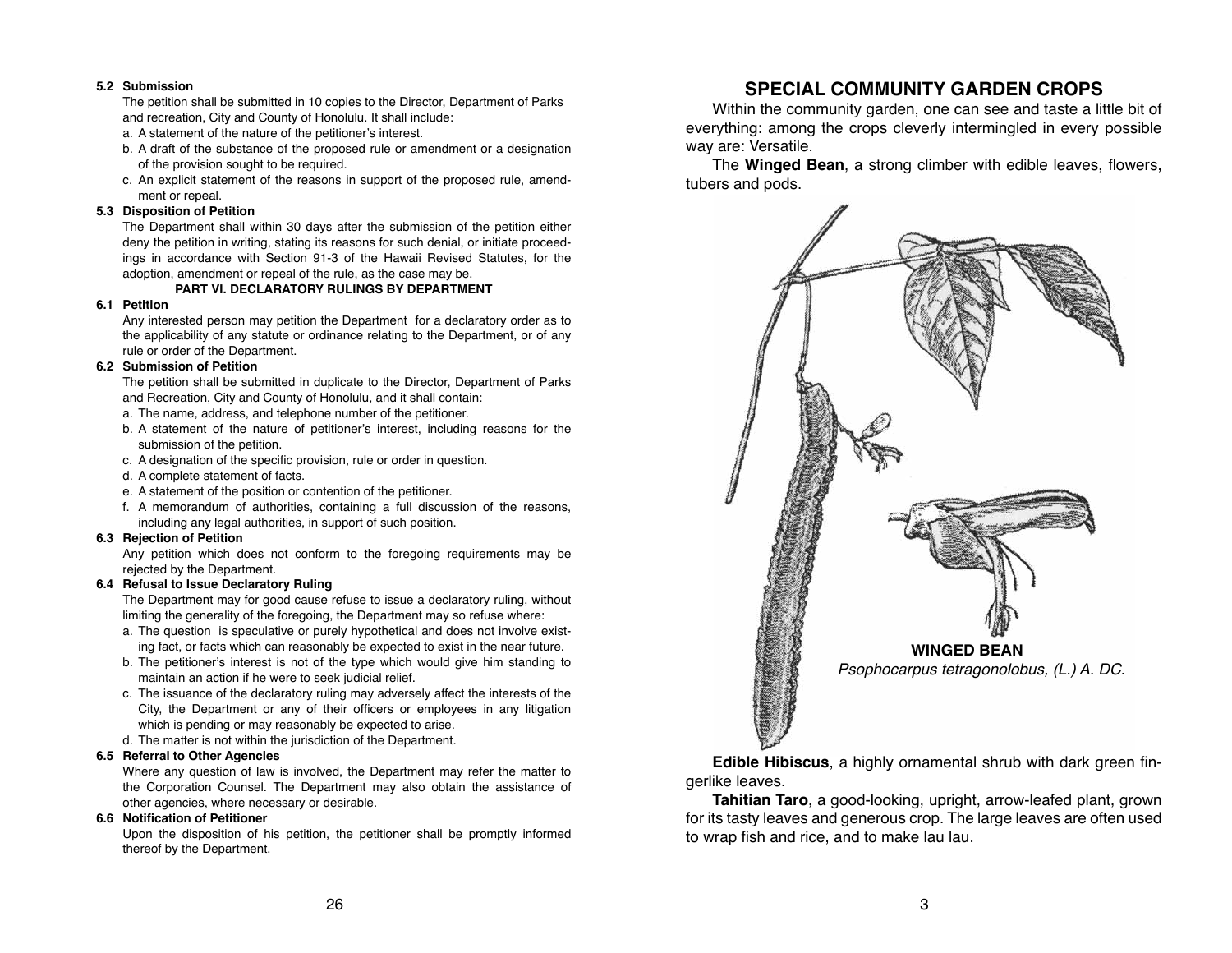**Ung Choy**, a very popular low maintenance, prolific green, also known as swamp cabbage. This is an endless supplier of salad and stir fry greens.

**Yard Long Beans**, a popular bean found in Hawaiian gardens, can be prepared just like string or snap beans.

**Pak Choy** and all kinds of Chinese greens: Hin Choy, Chinese Spinach, Amaranth. Excellent steamed greens.

**Thai Basil**, a striking purple/green plant.

**Okinawan Spinach**, really special flavor and looks - the upper side is dark, true green with bright purple on the underneath side.

**Eggplants and Cherry Tomatoes** (fairly immune to the sting of fruit flies) which produce for months on end, only to be cut back and grow up and do it again.

**Ceylon Spinach**, a tasty green which grows upright to about 12" and then evolves into a vine, excellent for trellis growing.



**CEYLON SPINACH** *Basella rubra, L.*

- j. No illegal drug plants shall be grown.
- k. The City may require return of the garden plot, by giving 30 days notice, if the garden area is required for another use.
- l. The gardener is subject to all applicable rules of the City.
- m.All gardeners become members of the garden organization upon assignment of a garden plot.

### **1.4 Applications Procedure**

- a. Applications for garden plots will be issued by the garden organization's plot Application Officer on a first come, first served basis. Assignment will be issued by the Garden Organization subject to final approval of the Department.
- b. The Application Number will indicate the order of plot assignment. Each applicant is allowed to choose from available plots.
- c. The Application Officer will provide a plot map showing the location and identifying symbol for each plot. As applicants choose, their names will be entered on the plot map and their plot symbol entered on their application.
- d. The "assignment begins" date shall be the assignment date. The "assignment ends" date shall be left open. A gardener may keep his plot indefinitely if he follows these rules and regulations and makes intensive recreational use of the plot.

### **PART II. COMMUNITY GARDENS COUNCIL**

**2.1** Each garden organization shall be active participates in a Gardens Council composed of two members of each formally constituted garden organization. **PART III. PENALTY**

# **3.1 Penalty for Violation of Rules**

a. Individual gardeners who knowingly and continuously break the preceding rules shall, after two warnings have their plot assignments revoked and be prohibited from re-applying for a period of up to one year.

### **PART IV. METHODS WHEREBY PUBLIC MAY OBTAIN INFORMATION**

### **4.1 Where Obtained**

The public may obtain information as to matters within the jurisdiction of the Director of Parks and Recreation, Department of Parks and Recreation, City and County of Honolulu, by inquiring at:

- a. The Office of the City Clerk, City Hall, where there are on file all rules of the Department; or
- b. The office of the Department of Parks and Recreation. All rules, orders or opinions of the Department are on file and are available for public inspection at said office. Copies of compilation of rules and supplements thereto are available to the public at a price to be fixed by the agency to cover mailing and publication costs.

### **4.2 Submittals or Requests for Information**

Such inquiry may be made in person at said offices during business hours, or by submitting a request for information in writing to the Director, Department of Parks and Recreation.

### **PART V. PETITION FOR ADOPTION, AMENDMENT OR REPEAL OF RULES**

### **5.1 Petition**

Any interested person may petition the Department requesting the adoption, amendment or repeal of any rules of the Deparment.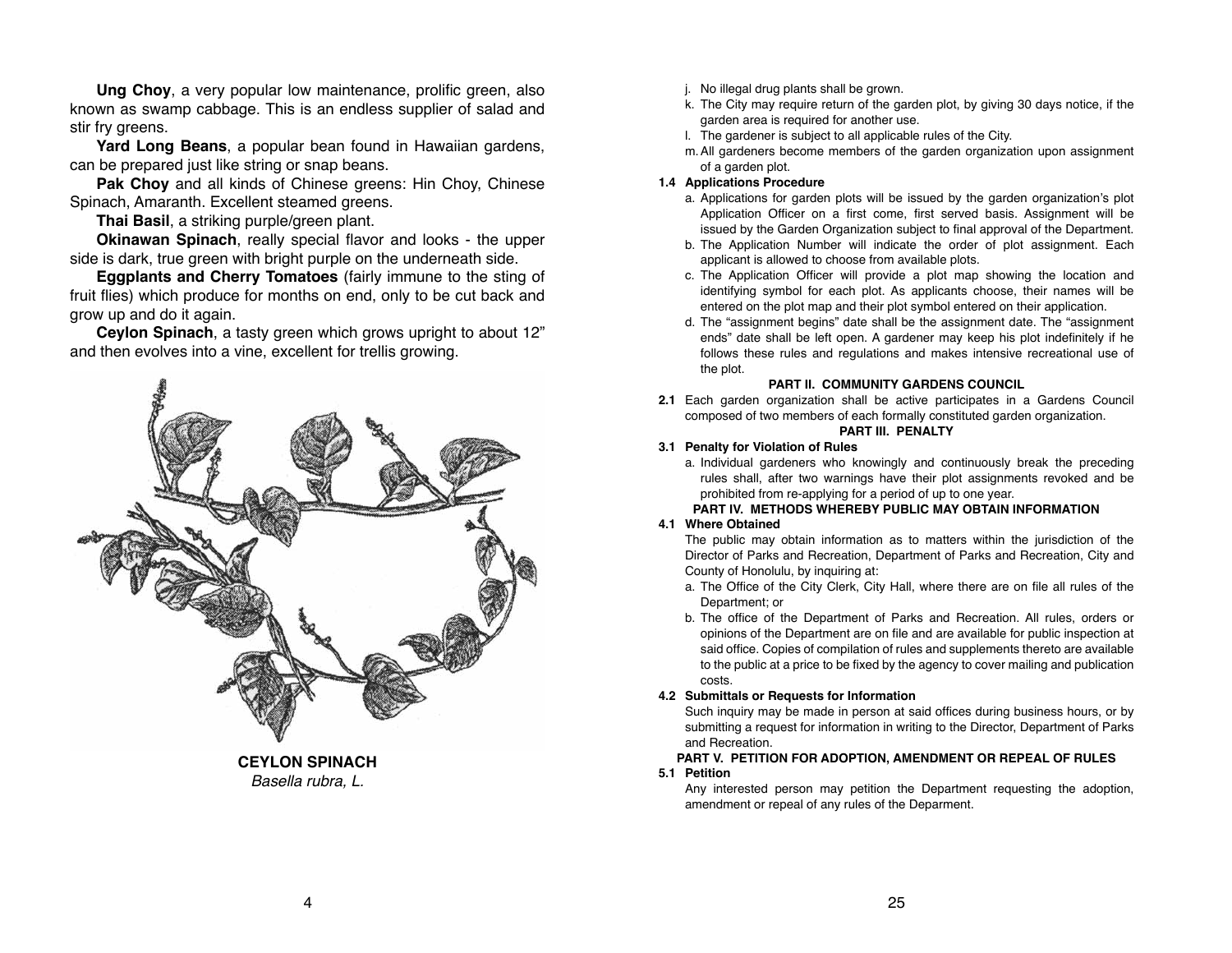### **CITY AND COUNTY OF HONOLULU DEPARTMENT OF PARKS AND RECREATION 1984 AMENDED RULES AND REGULATIONS FOR COMMUNITY RECREATIONAL GARDENING PROGRAM**

Pursuant to and by virtue of the authority set forth in Chapter 13 of the Revised Charter of the City and County of Honolulu (1973), and Chapter 91, HRS, the Director of the Department of Parks and Recreation of the City and County of Honolulu, hereby adopts the following rules and regulations for the Community Recreational Gardening Program under the Department of Parks and Recreation.

### **PART I. GENERAL PROVISIONS**

### **1.1 Applicability and Scope**

a. These regulations shall apply to the operation and management of all community recreational gardening projects under the Department of Parks and Recreation. If any provision of these regulations, or the application of such provision is held to be invalid, the remaining portions of these regulations of the application of said portions shall not be affected.

### **1.2 Definitions**

- a. Whenever used in these rules, unless plainly evident from the context that a different meaning is intended:
	- 1) "City" means the City and County of Honolulu.
	- 2) "Department" means the Department of Parks and Recreation, City and County of Honolulu.
	- 3) "Garden Plot" means land assigned to an individual or group to be used for gardening purposes.
	- 4) "Garden Organization" means the collective gardeners in any one City garden organization to deal collectively with that garden's business.
	- 5) "Gardens Council" means the Community Recreational Gardens Council.

### **1.3 Rules for individual Gardeners**

- a. The City shall provide land. All other improvements and services shall be provided by the gardeners.
- b. Assignment of garden plots will be issued by the Garden organization subject to approval of the Department and shall be on the basis of one plot per family or household. Each applicant must be 18 years or older. The plot must be worked by the person(s) or family whose name is on the application.
- c. Gardeners, other than family members with the same surname, who wish to use garden plots cooperatively must sign the original application at the time it is first submitted. Nonfamily members who wish to co-garden a plot with orginal applicant(s) must follow regular procedure for plot application. When he or she reaches the head of the waiting list his or her name may be added to the original application if it is agreeable to the original applicant.
- d. Produce shall not be sold or put to any commerical use.
- e. Walkways, surrounding areas, and the garden plot must be kept clean and neat; trash and debris must be put in appropriate containers if available. If no con tainers are provided, each gardener must remove his own trash.
- f. No pesticides which are poisonous to humans or are in poisonous concentra tions, before or after application, shall be brought to or used in the garden area. (See attached approved list of acceptable pesticides and acceptable concentra tions).
- g. Water conservation policy prohibits the planting of flowers and vegetables requiring excessive watering (e.g., wetland taro, watercress, lotus).
- h. No herbicides shall be used in the garden area.
- $24$  5 i. The garden plot shall be returned in as good or better condition that when it was let out.



**SWEET POTATO**

*Ipomoea batatas, (L.) Poir.*

**Sweet Potato**, a rapid grower and ground cover with succulent, edible leaves.

Also grown are the classics: herbs and spices, Swiss chard, lettuce, the brassicaes in winter, some root crops, onions, chives, scallions and garlic, cucumbers and corn, edible podded peas and on down the line. They grow fast and abundantly. The well known sweet basil for pesto and the ever useful spearmint. The many unique scented varieties of basil and mint introduced by the Thai, Laotian and Vietnamese people.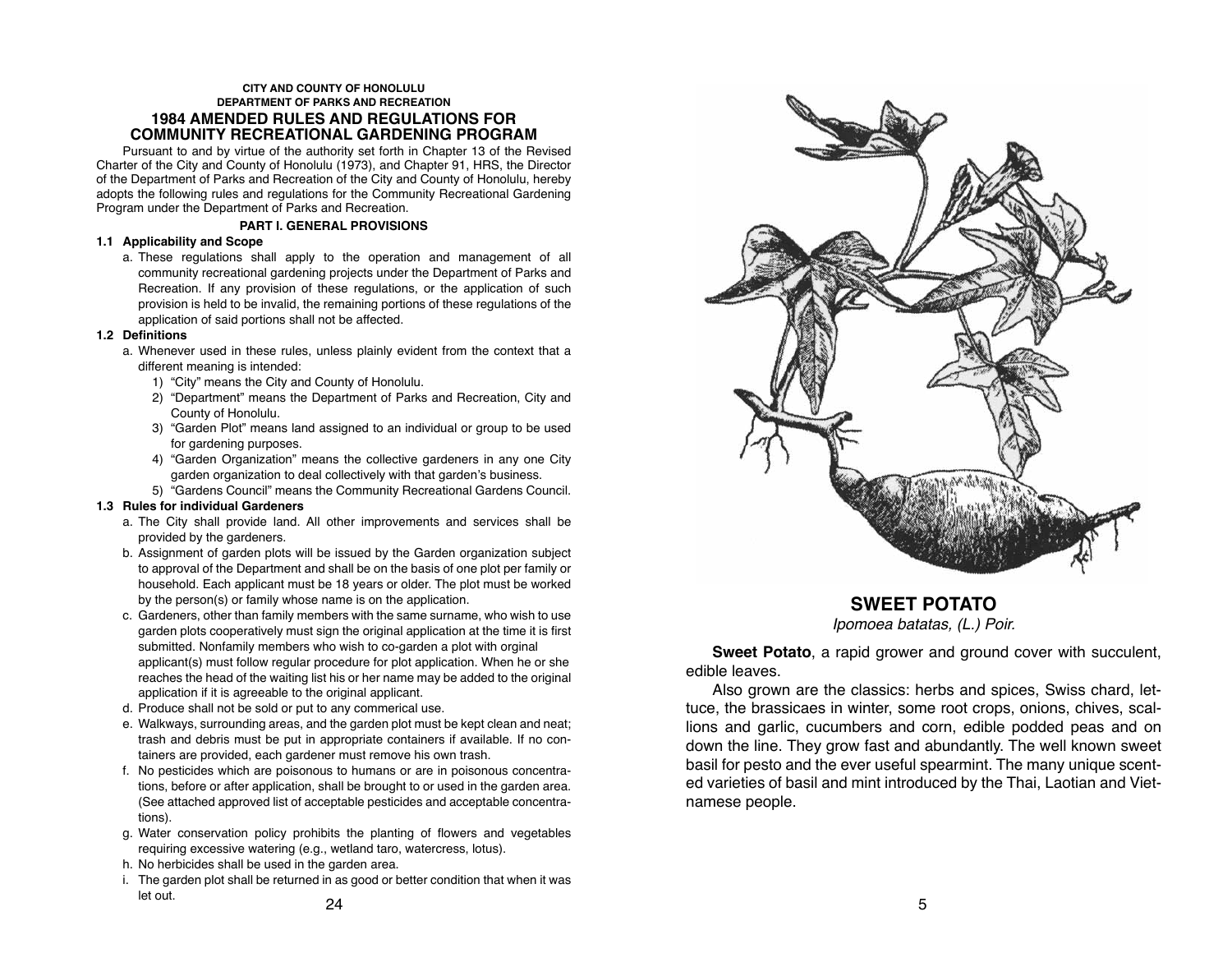# **GARDENING GUIDELINES STATEMENT OF PROGRAM INTENT**

- 1. To provide people living in the City and County of Honolulu's densely populated communities access to garden plots under the Community Gardening Program.
- 2. To serve the needs of people whose recreational interests are not met by athletic or instructional programs.
- 3. To provide citizens with experimental and environmental opportunities in dense urban communities.
- 4. To inject variety into the urban landscape and provide citizens with an opportunity to participate in that landscape.
- 5. To create a program providing high density use of limited urban park space.
- 6. To provide space to relieve stress and to make social contacts.
- 7. To provide a program that will assist in improving the nutritional intake of families and individuals.

# **BE A GOOD GARDEN NEIGHBOR -**

The Community Gardens is not just a place for you to grow flowers and vegetables. It is a place for you to work together and get to know your neighbors. Here are some simple guidelines to being a good gardening neighbor.

- Keep your garden plot clean, neat and free from weeds and pests. Maintain your plot boundaries and walkways by keeping them free from weeds and obstructions.
- Do not build any structures.
- Do not grow any plants which will shade or send roots into neighboring plots.
- Put a mailbox with your plot number on it in your plot. This will facilitate communication with your garden organization.
- Do not dump or leave any rubbish. Compost all of your organic matter, do not throw away any organic matter. If you have any waste that cannot be composted, take it home or arrange with other gardeners for trash pickup.
- Do not trim, remove or damage any of the existing trees and shrubs in the area. If a tree needs trimming notify one of your garden officers who will in turn let the City and County know so that they may properly prune the trees.

# **COMMON PLANT DISEASES AND THEIR CONTROL**

**DAMPING OFF DISEASE:** (fungal) Appearance: lower stem collapses causing leaves to turn inward and look pinched usually attacks seedlings. Cause: soil is infected - start seedlings in sterilized soil. Controls: at first sign of wilting, water less.

# **LEAF SPOT DISEASE:** (fungal)

Appearance: spots with yellow margins and dark damp or blistered centers. Cause: high humidity, over watering, poor ventilation, dirt splash on leaves. Controls: mulch to prevent soil splash, allow soil to dry out before watering, destroy infected leaves.

**MILDEW:** Appearance: white or grayish felt like growth on foliage, leaf curls and stem wilts. Cause: high humidity. Controls: use resistant varieties, pick and destroy affected leaves.

# **MOLD:**

Appearance: black sooty mold - black coating on leaves.

Cause: associated with secretions of aphids, mealy bugs, scale, and white flies. Controls: reduce water, plant resistant varieties.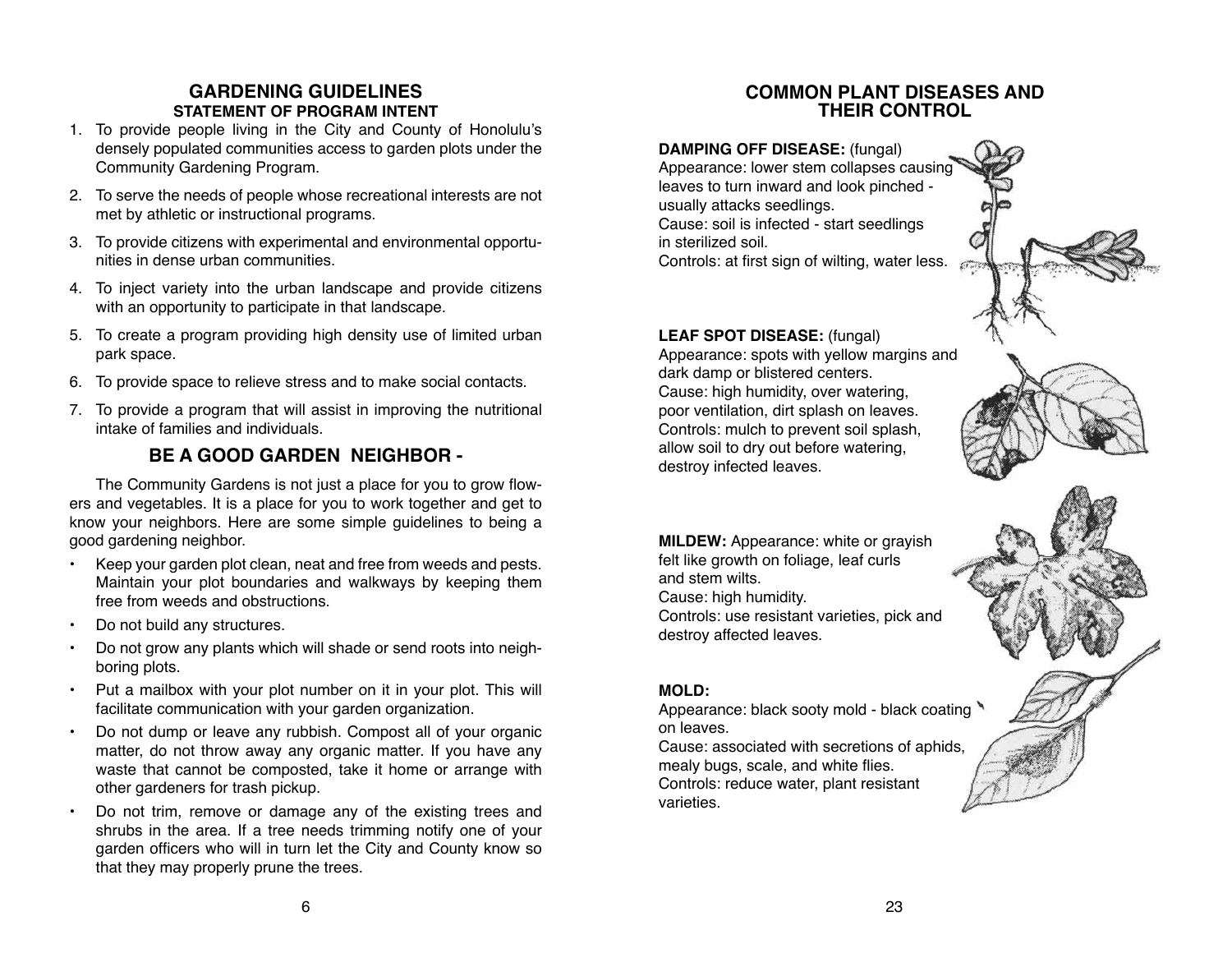**NEMATODES:** microscopic wormlike creatures that attach themselves to roots. Controls: pull plants; if the plant is healthy you may be able to root a cutting from it - some distance from the problem area. Keep the soil moist and full of organic matter. Plant the common marigold.



**SLUG AND SNAILS:** most species chew foliage. In Hawaii we have one "good" variety, the cannibal snail. If you see a long pointed shell snail anywhere, put it in your garden. It will take care of the other snails and slugs.



**WHITE FLIES:** sucking insects that usually attach themselves to the underside of leaves. If it appears to be snowing when you shake the plant, it has white flies. You will find nymphs - pale green sesame seed shaped critters with the flies.

Controls: dip or spray plant with soapy water or enclose plant in a plastic bag and spray an organic insecticide inside, close bag for several hours. Remove and destroy infected parts. A few are not a problem.



- When bringing children to the gardens do not let them do damage to anyone else's garden or common areas.
- Should you witness theft or vandalism, please do something. Call **"911"** and report what you have seen to the monitors or any of your garden officers. Please cooperate in catching lawbreakers.
- ••••••• Remember that all of the gardeners come from different cultures and backgrounds. This provides a wonderful opportunity for new friendships and learning about other cultures. However, this also provides an opportunity for misunderstanding. What may seem like a simple complaint may not be fully understood by someone else and may cause hurt feelings and defensiveness. Therefore keep your lines of communication and cooperation open.
- If you see gardeners breaking a rule, inform him/her of the infrac tion in a friendly way. If they continue to break the rule or becomes defensive, do not get angry. Let **them** continue what **they** are do ing and inform the monitors or any of the officers of the violation and let them handle the problem.
- Only you and your family are allowed to work on your plot. If you wish to have someone outside of your family work your plot, you should have the name added to the garden plot. If you are ill or going on a trip you may ask some else to water your plot. Please inform your monitoring committee or one of the officers to avoid any misunderstanding.
- Remember that garden decisions are made by the gardeners at the monthly meeting. Therefore, your attendance and participa tion at garden meetings are important. While attending the meet ings of your community garden, it is important that you pay atten tion to what is going on. Continued talking while the meeting is in progress is both improper and rude.
- Remember violations of any of the Rules and Regulations of the Community Gardens may result in your losing your community garden plot.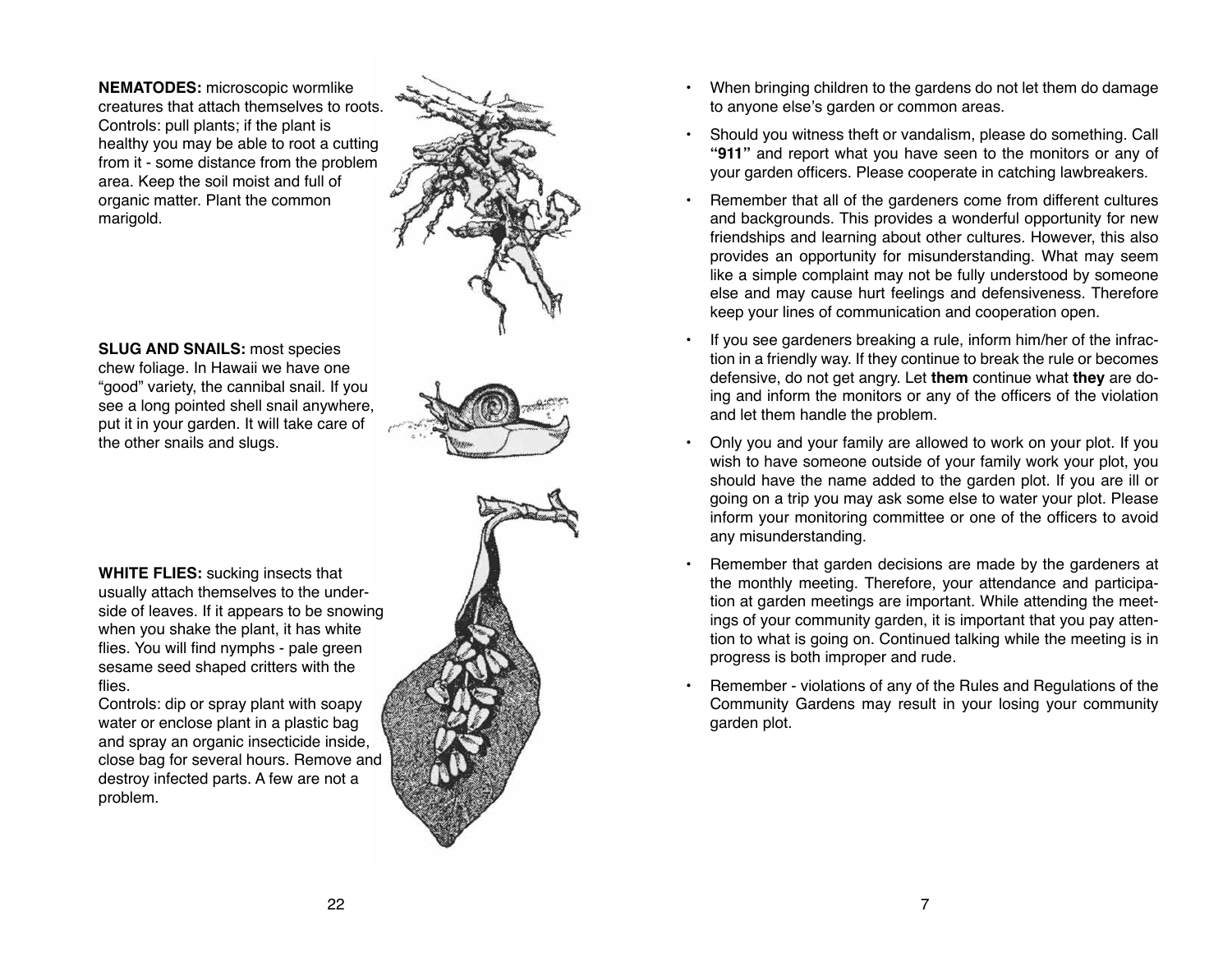# **WHAT IS SOIL?**

Soil is made up of:

- Different sizes of **mineral particles**, ranging from large sand particles to clay particles so small they can only be seen under a microscope.
- **Humus**, which is almost completely decomposed organic matter. Its microscopic particles are dark brown or black.
- Decomposed **organic matter**, the remains of plants and animals which are on their way to becoming humus.
- Bacteria, fungus, earthworms, and other **microorganisms** that live in the soil and become organic matter when they die.
- **Water**.
- **Air**.
- **Roots** of growing plants.

The soil is the most important part of your garden. If you take care of the soil, the soil will take care of your plants. First you have to understand what's happening.

Every garden is a small ecosystem. An ecosystem is a group of things, including air, sunlight, water, plants, animals, microbes and minerals, which work together to create the beauty and variety of life in that ecosystem. Everything in an ecosystem is related to everything else. The more variety of different kinds of living things and relationships between them, the healthier and more stable the ecosystem will be.

A health, stable ecosystem is less likely to be damaged by disease and infestations. As you help your garden become more and more healthy, it will require less and less work from you.

The life in an ecosystem is made up of two processes and neither can exist without the other. One is growth or life, and the other is death or decomposition. New life grows from the decomposition of the old. The decomposition process is carried out by living organisms which thrive on dead material or organic matter. This includes insects such as termites and sowbugs, as well as earthworms, many fungi, yeasts, bacteria and other microscopic organisms. This is where the soil comes in. Most decomposition takes place in or on the soil.

**LEAF MINERS:** larvae of flies, moths and beetles that eat inside of leaves leaving trail-like blisters in the leaves. Controls: pinch leaf at the end of the "trail," or remove and destroy infected and rolled leaves, keep growing conditions dry where possible, ignore them if there aren't too many.

**GRASSHOPPER:** bite and chew foliage

Control: good luck!

**MEAL BUGS:** white fuzzy-looking sucking insects. Controls: touch each bug with a Q-Tip dipped in rubbing alcohol or nail polish remover, or rub them off.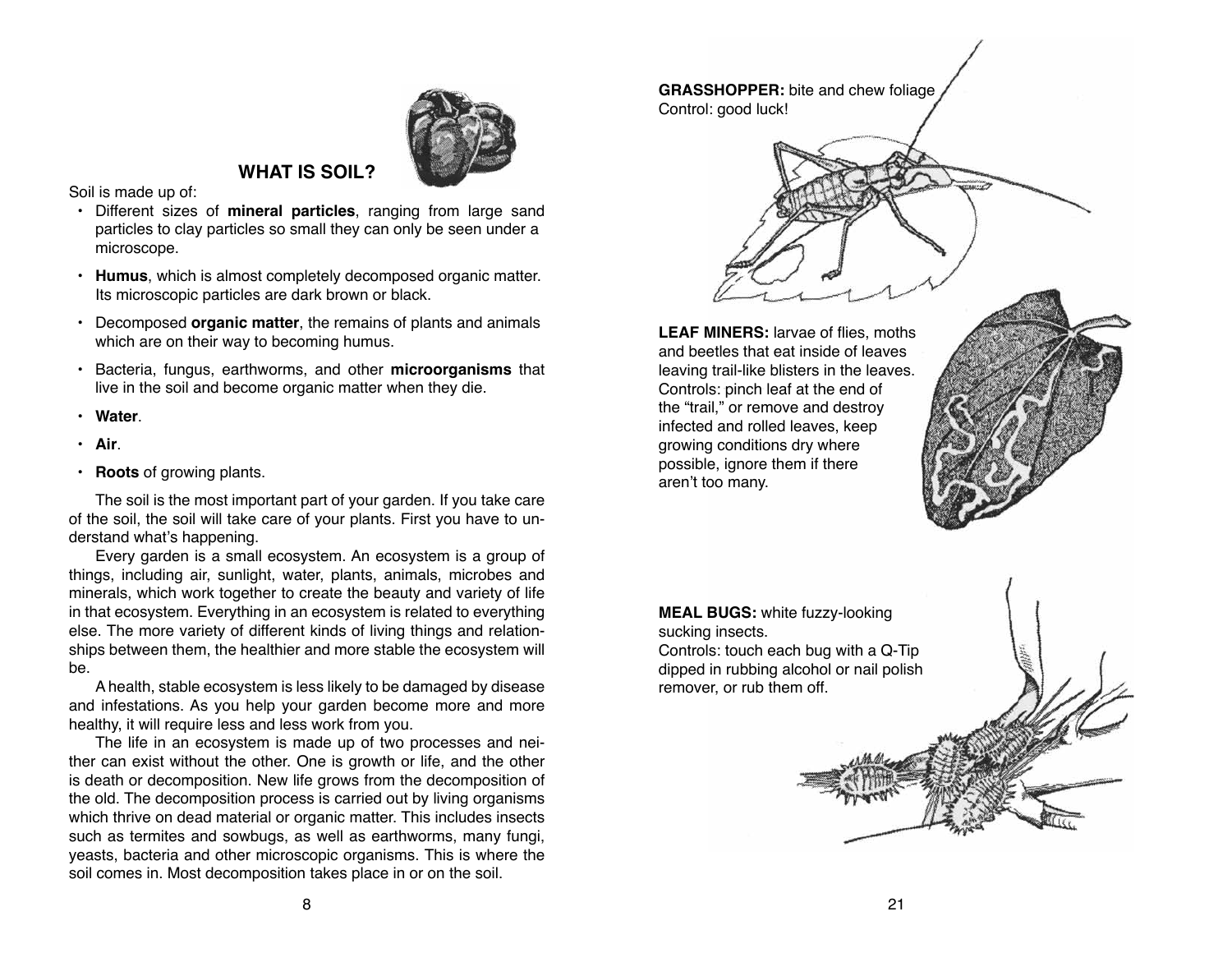# **HARMFUL INSECTS**

**APHID:** tiny soft-bodied round sucking insects. Attach selves to tender or growing tips. Some species cause (bumps) on branches with a colony of young inside each gall. Controls: squash insects or rinse off with lukewarm water with or without suds. Cut off and destroy portions with galls. Aphids are farmed by ants. Get rid of ants where possible. Also use sticky yellow boards.





**CATERPILLARS:** juvenile moths and butterflies that eat leaves, buds and flowers. Controls: hand pick and destroy.

**CUTWORMS:** fat grub-like larvae in the soil that chew off young stems at ground level. Control: place styrofoam cup collars around each seedling. Remove bottom of cups.



## **WHAT IS FERTILIZER?**

Fertilizer is something added to increase soil fertility. Fertility is how good soil is at growing things. Plants grow well in fertile soil, poorly in nonfertile soil.

Fertilizer can be any of the elements plants need. This includes carbon, hydrogen and oxygen which come from the air and water. Nitrogen, phosphorus, potassium, calcium, magnesium and iron must be found in or added to the soil, as well as trace amounts (very small amounts) of manganese, boron, copper, zinc, molybdenum, sulphur and chlorine. Fertilizer, in the form of organic matter which contains these elements, or in chemical compounds made up of these ele ments, can be added to the soil to increase fertility.

The numbers on commercial fertilizer, such as 10-30-30, refer to the percentages of nitrogen, phosphorus and potassium, in that order. This is sometimes referred to as the N-P-K numbers. These three elements are required in the greatest quantities by plants. Other ele ments are listed in the "ingredients list."

Organic additives such as seaweed, add many fertilizer elements to the soil (See the General Rules.)

A shortage of one chemical element can cause problems for your plants. You should learn to recognize the symptoms of these short ages so you can correct the problems.

Nitrogen (N) creates lush, green, leaf growth. If there is **too little**  nitrogen in the soil, plants will be stunted, with yellowish leaves, and older leaves will die. This is called chlorosis. **Too much** nitrogen pro duces a plant that is too green, soft and "fleshy." It will have a difficult time reaching maturity and will be more susceptible to insects and diseases.

Phosphorus (P) helps plants build strong roots and stems and is essential for fruiting and flowering. Stunted growth and leaves that be come mottled, very dark, even purple or bronze, are symptoms of **too little** phosphorus. **Too much** phosphorus may cause other elements to become unavailable.

Potassium (K) helps plants resist disease and contributes to strong stems and abundant fruit. **Too little** potassium will cause the older leaves to dry up, starting around the edges and crinkling inward. Plant growth will slow or stop.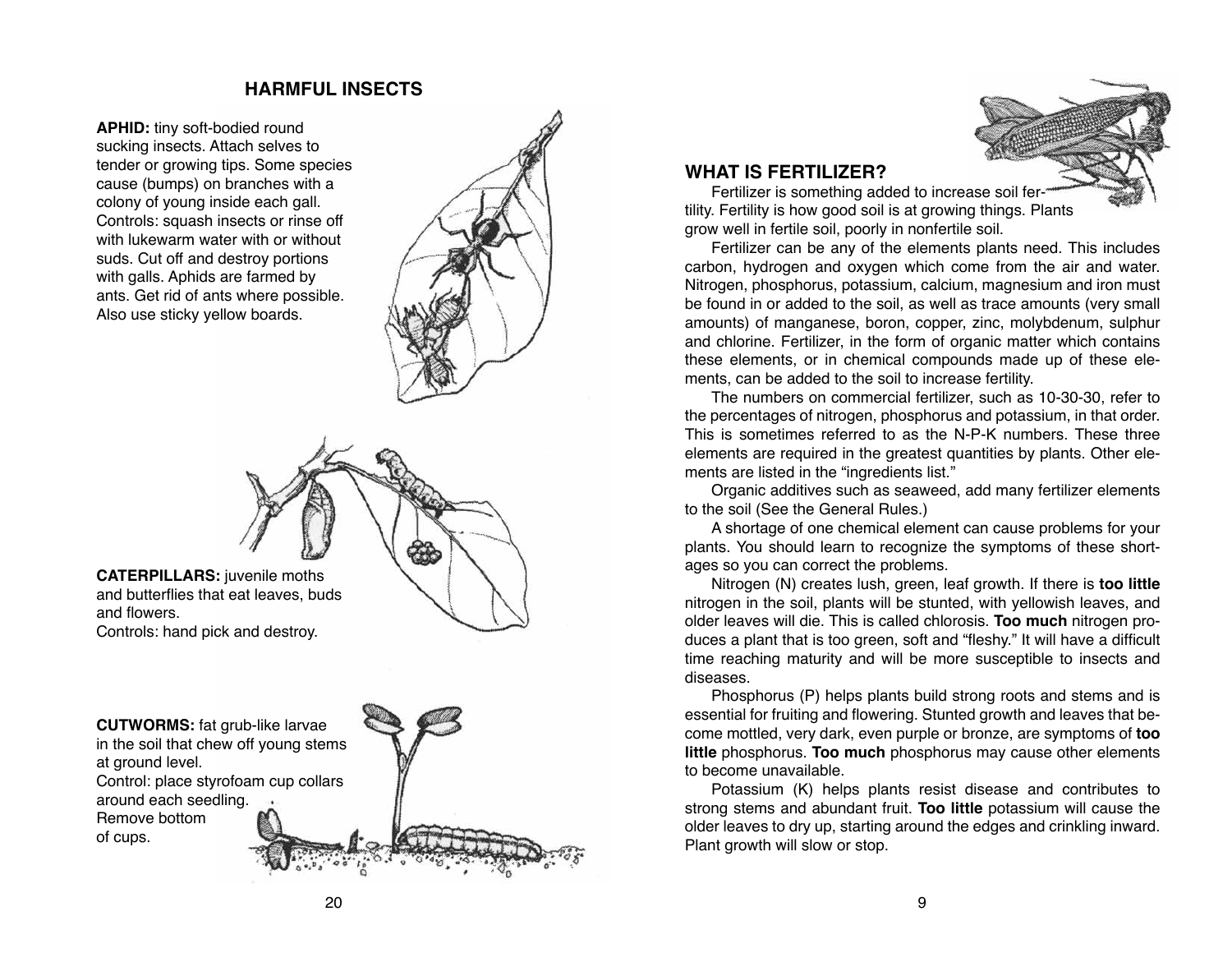Calcium (Ca) aids the development of cells in flowers, stems and roots. **Too little** causes buds and new leaves to develop poorly. A deficiency occurs in soil that is too acid.

Magnesium (Mg) is essential for the production of chlorophyll. **Too little** magnesium results in chlorosis, similar to a nitrogen deficiency, except that the veins of the leaves stay green.

Iron (Fe) deficiency also produces chlorosis with the veins remaining green. It can also show up in stunted growth and unnaturally curled leaves.

# **PLANNING THE VEGETABLE GARDEN**



**Crop Rotations:** Plants, like people, have different appetites. Some like to consume more than others, and some are even kind enough to replace almost everything they remove from the soil. To keep nutrient levels balanced within your garden, try not to grow the same vegetables (or those with similar appetites) in the same spot year after year. A good rotation cycle to use is to follow heavy feeders (top) by light feeders (lower right) by soil builders (lower left), follow heavy feeders by soil builders by light feeders. The only limitation is that heavy feeders should not follow light feeders.

# **BENEFICIAL INSECTS**

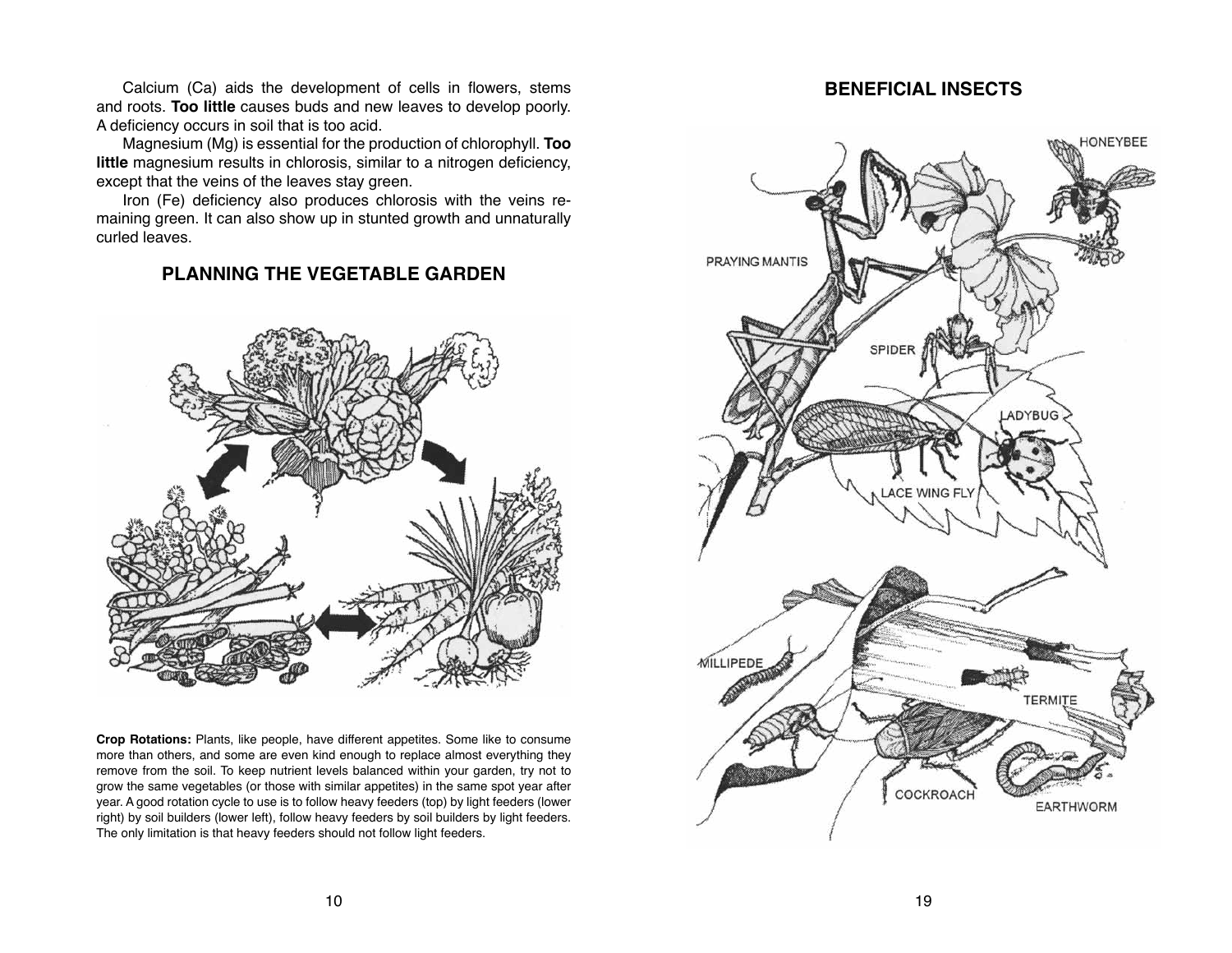# **THE TRUTH IS:**

Insects are a natural part of the environment and will not get out of control unless your garden environment is out of balance. Prevention of insect problems is the best control - keep plants strong and healthy and keep the garden area clean. A small amount of insect damage is normal and should not be a problem in a well-maintained garden.

# **BENEFICIAL INSECTS**

If you see these insects in your garden, do not get alarmed; these are not major pests of crop plants. Most of these insects feed on other insects or decaying plant material on the ground.

**Earwigs** occasionally chew plants but are not a real problem in the garden.

**Spiders** are beneficial and feed on garden insects.

**Sowbugs** hide under rocks and boards during the day and feed on garden debris at night.

**Millipedes** are harmless and feed on garden debris.

**Praying Mantis** feeds on other insects.

**Termites** eat only dead wood.





# **CHEMICAL OR ORGANIC?**

In healthy, living soil, everything in the ecosystem works together to provide the nutrients plants need. The decomposers arrange and rearrange the minerals and organic matter to create nutrients plants can use. Decomposers also mix the soil, creating a loose, spongy soil structure that holds air and water well, can be easily penetrated by plant roots and enables nutrients to get down to where the roots are.

Healthy soil grows healthy plants. Creating healthy soil takes work, patience, observation and respect for nature. It doesn't take money, and the longer you do it the less work it requires. This is called the organic or natural method of gardening.

# **GARDENING GUIDELINES**

The most important part of getting and keeping your garden healthy is providing a constant supply of nutrients and organic matter used by decomposers and growing plants. There are three ways - **mulching, burying and composting** - to make sure your garden gets what it needs. Most gardeners use a combination of these techniques. First, some general guidelines:

- 1) Although almost any organic matter is useful, some things such as fats, meat, bones or nut shells don't break down easily and may cause problems. Use them very little or not at all.
- 2) Dead plants that are diseased or bug infested should be composted before being used in your garden.
- 3) Plants that have been chopped up into one-inch pieces are easier to handle and will decompose faster.
- 4) All organic matter uses nitrogen during decomposition. If your mixture doesn't have enough **nitrogen** it will decompose very slowly or it will borrow nitrogen from the soil and growing plants. Choose your organic matter mixture from the lists below:

**Nitrogen to Spare:** kitchen garbage; fresh, soft, green plant parts; animal manures (cow, chicken, horse); seaweed.

**Need Nitrogen:** garden waste (old plants and weeds); dry leaves; paper; twigs, bark; sawdust; wood chips; dry grass.

5) The greater variety of materials you use, the more nutrients your soil will contain.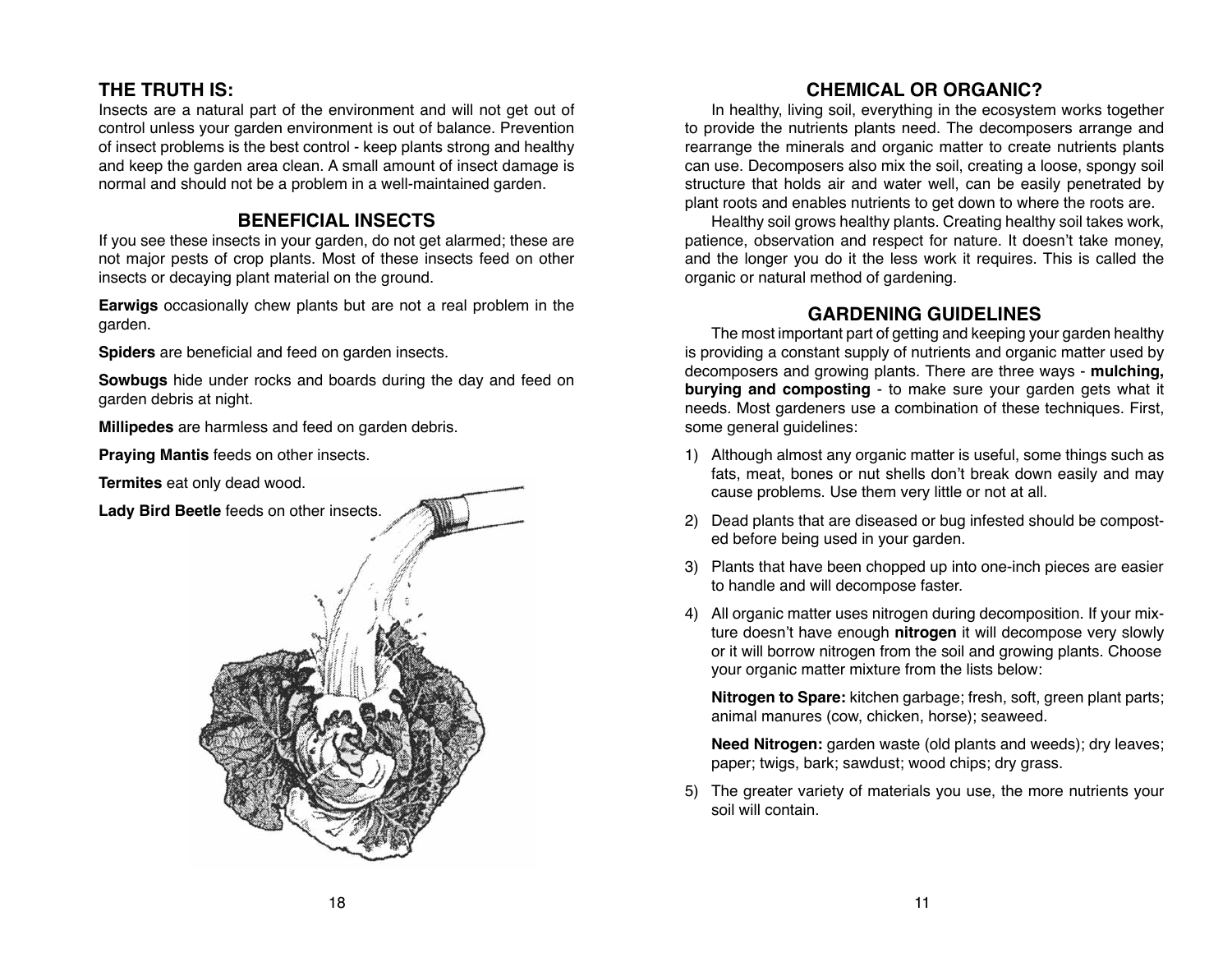6) One of the characteristics of soil is whether it is acid or alkaline. Most plants do best in neutral soil. This is measured on a pH scale from 1 to 14. A pH of 7 is neutral, below 7 is considered acid and above is alkaline.

You can purchase a simple pH tester in a garden shop. If your soil is very acidic (below 5.6) you can add dolomite or lime. If it's alkalinic, don't worry about it. Plenty of organic matter will correct the problem and keep it neutral.

7) If you cannot get a variety of materials, especially seaweeds and manures, you can improve your organic matter mixture with some **additives** especially in the beginning:

Blood Meal: provides extra nitrogen

Bone Meal, Rock Phosphate: provides phosphorus

Wood Charcoal and Ashes: provides potassium

Calcium Carbonate: provides calcium

8) Freezing kitchen wastes for 24 hours before composting will help them break down faster.



# **MULCH**

Mulch is a layer of organic matter that covers the soil. Mulch:

- Conserves water.
- Protects and improves soil structure and invites helpful organisms into the soil.
- Makes it hard for weeds to grow, but makes them easy to pull out.
- Helps to prevent many diseases and insect infestations.
- Keeps your feet clean even when it's very wet.
- Prevents erosion and soil splash on the bottom of plants.
- Provides a protective cushion for fruit and keeps them away from the soil where rot starts.
- Lessens transplant shock.
- Can get "nasty" if you add things like kitchen garbage: save that for burial or composting.

# **THERE ARE TWO WAYS TO MULCH:**

Mulch is put around the growing plants or transplants after they 1. are a few inches high. When the crop is harvested the mulch is dug into the soil. This method is usually used along with composting or trenching. Even mulch on top of the soil will take nitrogen from the soil, so be sure to include a nitrogen source!

# **PLANTS THAT GROW WELL IN HAWAII WITHOUT CHEMICAL FERTILIZER AND INSECTICIDE**

Sweet Potato **Radishes** Ung Choy **Daikon** Amaranth Tahitian Taro Chives **Bottle Gourd** Dandelion Yams Chinese Celery **Lemon Grass** Coriander **Onion** (where dry) Swiss Chard **Basil - All Herbs** Edible Hibiscus Yam Bean Okra Ginger Malabar Spinach (in winter) Chinese Parsley Ceylon Spinach (in winter) Comfrey Winged Bean (goa bean) Mint, Peppermint **Chavote** 

Cassava (Tapioca) Beets (here and there/not clumped) Manoa Lettuce Ceequa (bath tub gourd loofah) New Zealand Spinach (in winter) Malunggay (horseradish tree)

# **IDENTIFICATION OF PLANT PROBLEMS** *IDENTIFY THE PROBLEM FIRST. YOU MAY NOT NEED TO SPRAY.*

Look closely for such damage as:

**Curled Leaves** - mites, aphids, calcium deficiency.

**Leaf Spot** - fungal or bacterial disease; discard spotted leaves and apply sulfur dust.

**Die back of Leaf and Flower Buds** - mites, aphids, copper deficiency.

**Holes and Cuts in Leaves** - beetles, caterpillers. One remedy is to pick off insects in the evening or early morning.

**Winding Trails on Leaves** - leafminer. The leafminer is the larva of a tiny black fly. Usually only the first few leaves of crops such as cucumber, tomato and squash are affected. Later the leaves are pest-free.

**Pinpoint Reddish or Yellow Spots, Spider Webs on Leaves** - usually spider mites.

**Irregular Yellow Splotches on Leaves (Mosaic Effect), Wrinkled and Distorted Leaves** - may indicate virus infection. There is no cure, so pull up and discard affected plants before disease spreads.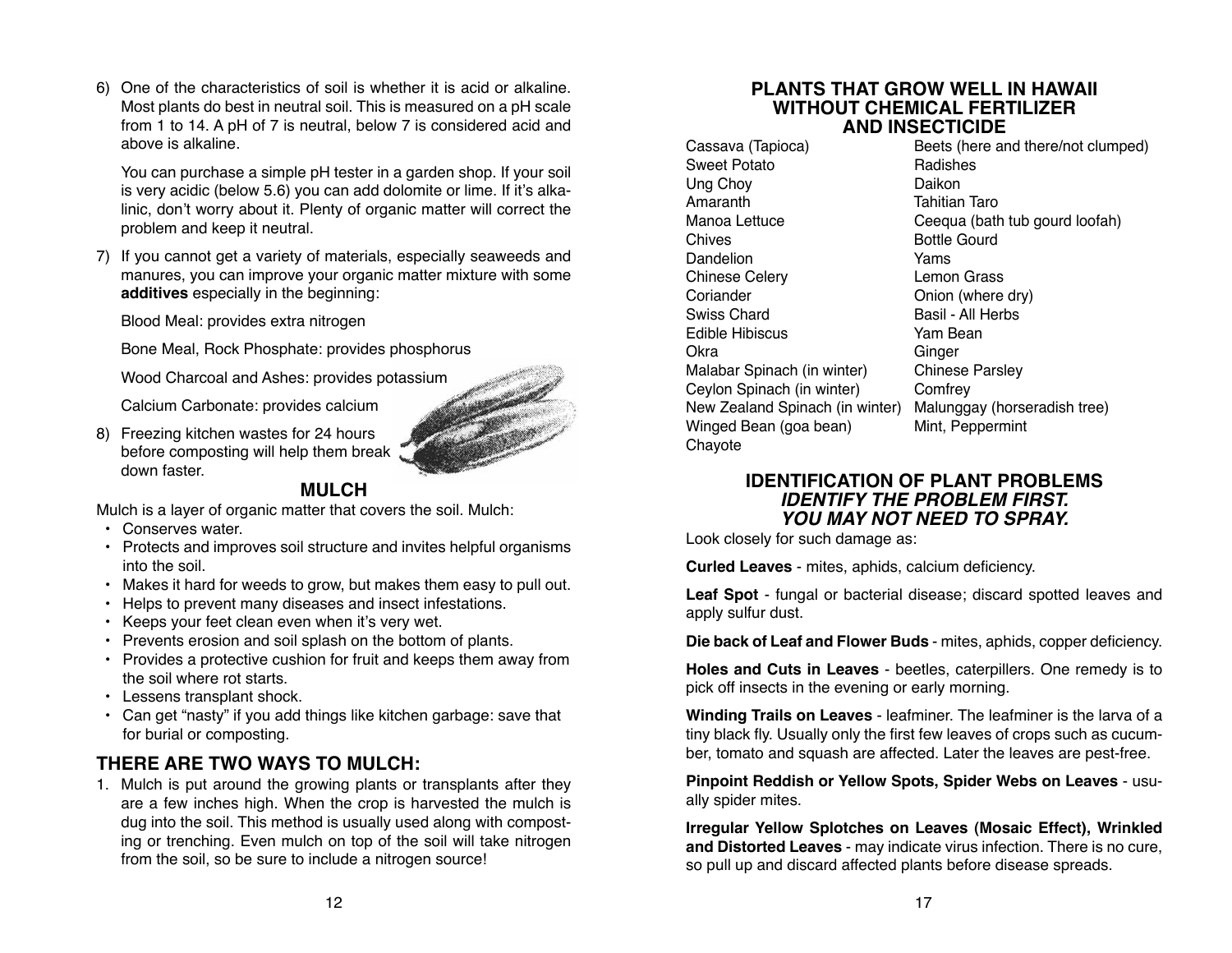- 4. Plant insect and disease-resistant varieties of crops. Vegetable seeds especially bred for Hawaii are available at the University of Hawaii and many garden shops.
- 5. Prevent insects and diseases by pulling up weeds, disposing of dead plant material and maintaining vigorous, healthy plant growth.

Weeds provide food and shelter for insects.

Dead leaves can spread disease to other plants. Healthy plants natually resist infestation by insects and disease. Problems are more likely to occur on weak plants.

- 6. Rotate your crops. Grow something different after harvesting a crop. Some vegetables will de better than others in your plot.
- 7. Use traps and barriers.

A cabbage leaf laid on the ground will trap snails, slugs and cutworms that hide during the day and feed at night. Wood ashes, bone meal, cedar chips, tobacco, lime or boric acid, sprinkled in a border around your garden, can repel some insects.

# 8. Try companion planting.

Some plants have beneficial effects in the garden. If you plant these in your garden, they may help to repel insects:

| chives | mint      | sage       |
|--------|-----------|------------|
| onions | thyme     | nasturtium |
| garlic | marigolds | borage     |

9. Use natural sprays and dusts.

Sprays made from soap, garlic, onion, hot peppers and tobacco may be effective in insect control. Refer to organic gardening publications for more details on these pest control methods.



**NOTE: Only organic chemicals may be used in garden plots.**

2. In this method, more layers are added on top as bottom layers decompose and become soil. The soil is never tilled again once the mulching is started. Mixing is left to soil organisms. Planting is done by making a space in the mulch for seeds, or seedlings. The layers must add up to a good mixture. To find out more about this "forest floor" method of mulching, read books by Ruth Stout.

Some good things for mulch are: newspaper under leaves; straw or dry grass; grass clippings; sawdust or wood chips (if they are not treated lumber and you add a nitrogen source); seaweed; compost.

# **COMPOSTING**

Composting is what happens when organic matter rots. You can compost by mulching or burying in your garden, or you can compost the organic matter first, then mix it with your soil. A compost pile is an organic matter mixture that is left to decompose. It takes about two months if you follow these directions:

- Make a "layer cake" about 3' x 3' (see instructions below.) Keep it moist but do not soak it.
- Cover it with soil or plastic to keep bugs away.
- Turn it (mix it), and pile it up again every 1-2 weeks, more often in the beginning.
- To make rotting take place faster (in two weeks), chop up the organic matter and turn the pile every other day.
- If you can, raise your compost pile up about a foot off the ground, perhaps on a platform of wire mesh or on a wooden frame. This will allow for extra ventilation. You could also make ventilation holes by piling up the mixture around poles which can be pulled out. Ventilation is the key: the more ventilation possible, the less you must turn your mixture.
- If your compost pile begins to smell like garbage, it is too wet and lacks ventilation. Turn it more often.

An active, healthy compost pile will be hot in the center and smell like fertile soil.

# **START YOUR OWN LANDFILL**

Put your garbage in the garden where it will do some good.

Dig a hole in your garden and put in kitchen wastes as well as other chopped organic matter. Throw in some additives (if you want) and add soil. Water it and stir it up to make a good organic matter mixture. When the hole is almost full, cover it with soil by digging a